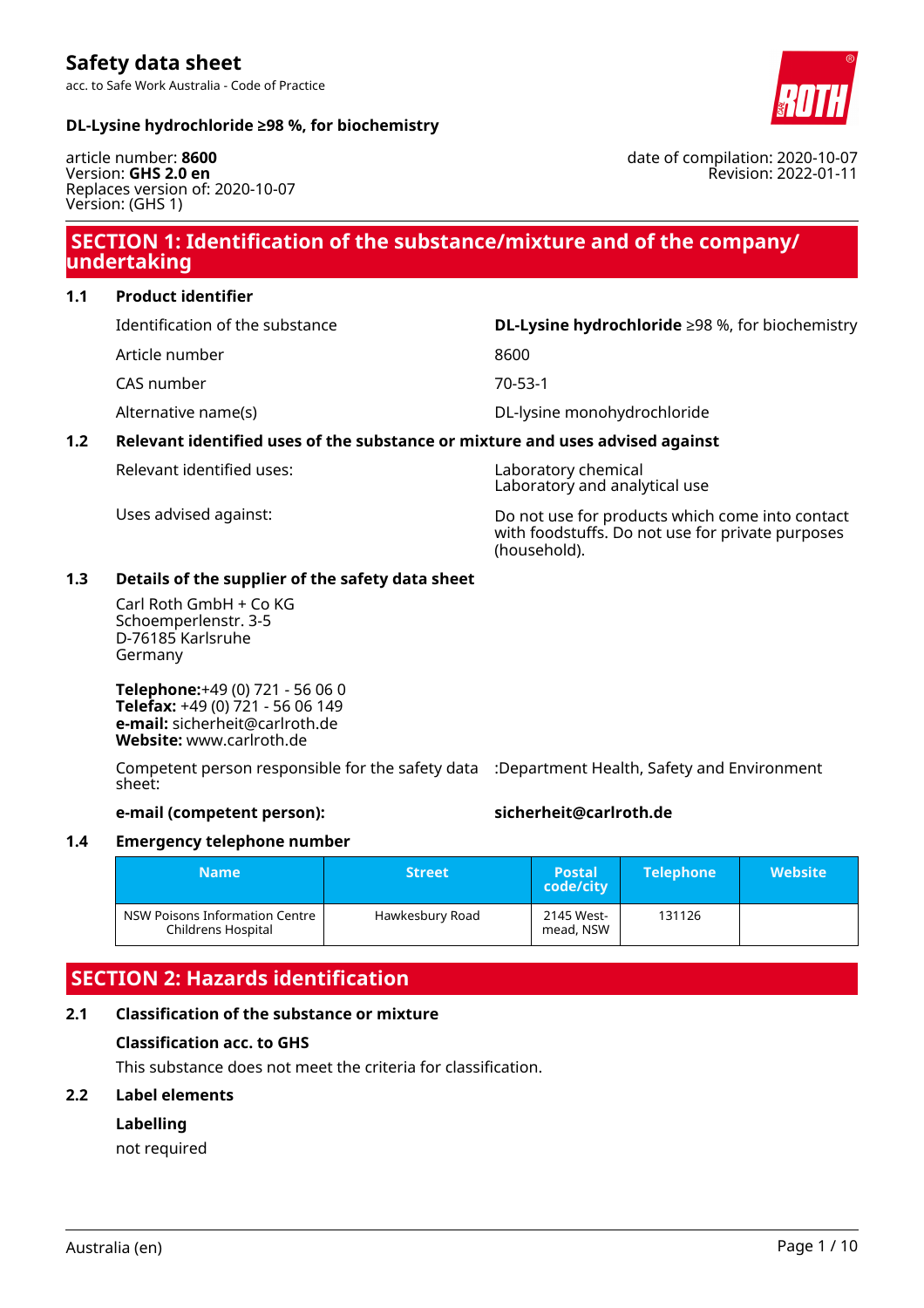acc. to Safe Work Australia - Code of Practice

### **DL-Lysine hydrochloride ≥98 %, for biochemistry**



article number: **8600**

### **2.3 Other hazards**

### **Results of PBT and vPvB assessment**

According to the results of its assessment, this substance is not a PBT or a vPvB.

### **SECTION 3: Composition/information on ingredients**

### **3.1 Substances**

| Name of substance | DL-Lysine hydrochloride     |
|-------------------|-----------------------------|
| Molecular formula | $C_6H_{14}N_2O_2 \cdot HCl$ |
| Molar mass        | 182.7 $9/_{\text{mol}}$     |
| CAS No            | 70-53-1                     |

### **SECTION 4: First aid measures**

### **4.1 Description of first aid measures**



#### **General notes**

No special measures are necessary.

# **Following inhalation**

Provide fresh air.

### **Following skin contact**

Rinse skin with water/shower.

### **Following eye contact**

Rinse cautiously with water for several minutes.

#### **Following ingestion**

Rinse mouth. Call a doctor if you feel unwell.

- **4.2 Most important symptoms and effects, both acute and delayed** Symptoms and effects are not known to date.
- **4.3 Indication of any immediate medical attention and special treatment needed** none

# **SECTION 5: Firefighting measures**

**5.1 Extinguishing media**



### **Suitable extinguishing media**

co-ordinate firefighting measures to the fire surroundings water, foam, dry extinguishing powder, ABC-powder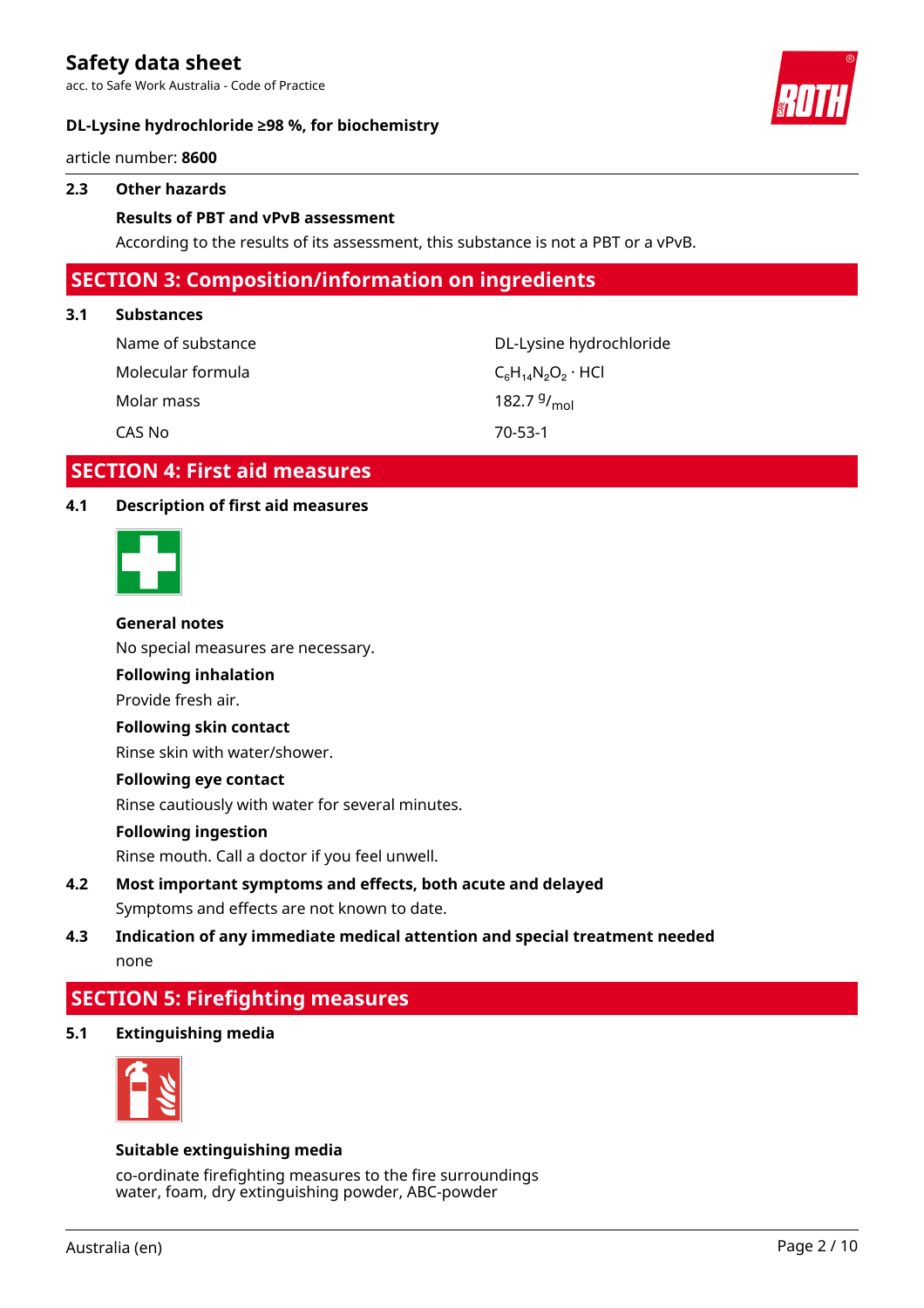acc. to Safe Work Australia - Code of Practice

### **DL-Lysine hydrochloride ≥98 %, for biochemistry**



article number: **8600**

### **Unsuitable extinguishing media**

water jet

### **5.2 Special hazards arising from the substance or mixture**

Combustible.

### **Hazardous combustion products**

In case of fire may be liberated: Nitrogen oxides (NOx), Carbon monoxide (CO), Carbon dioxide (CO₂)

### **5.3 Advice for firefighters**

In case of fire and/or explosion do not breathe fumes. Fight fire with normal precautions from a reasonable distance. Wear self-contained breathing apparatus.

# **SECTION 6: Accidental release measures**

**6.1 Personal precautions, protective equipment and emergency procedures**



### **For non-emergency personnel**

No special measures are necessary.

**6.2 Environmental precautions**

Keep away from drains, surface and ground water.

### **6.3 Methods and material for containment and cleaning up**

### **Advice on how to contain a spill**

Covering of drains. Take up mechanically.

### **Advice on how to clean up a spill**

Take up mechanically.

### **Other information relating to spills and releases**

Place in appropriate containers for disposal.

### **6.4 Reference to other sections**

Hazardous combustion products: see section 5. Personal protective equipment: see section 8. Incompatible materials: see section 10. Disposal considerations: see section 13.

# **SECTION 7: Handling and storage**

### **7.1 Precautions for safe handling**

No special measures are necessary.

### **Advice on general occupational hygiene**

Keep away from food, drink and animal feedingstuffs.

### **7.2 Conditions for safe storage, including any incompatibilities**

Store in a dry place. Keep in a cool place.

### **Incompatible substances or mixtures**

Observe hints for combined storage.

### **Consideration of other advice:**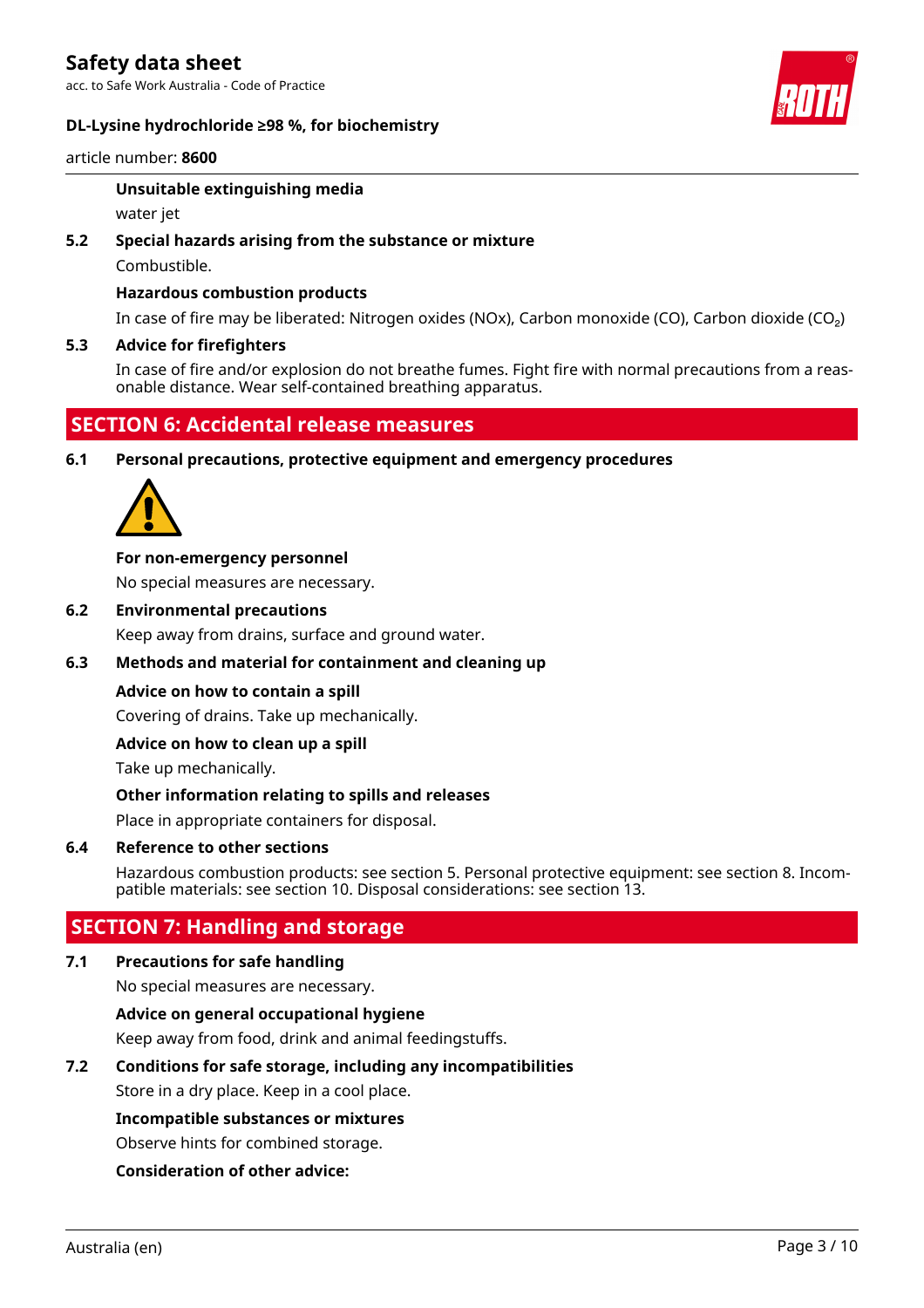acc. to Safe Work Australia - Code of Practice

### **DL-Lysine hydrochloride ≥98 %, for biochemistry**



article number: **8600**

**Specific designs for storage rooms or vessels** Recommended storage temperature: 2 – 8 °C

**7.3 Specific end use(s)** No information available.

## **SECTION 8: Exposure controls/personal protection**

**8.1 Control parameters**

### **National limit values**

# **Occupational exposure limit values (Workplace Exposure Limits)**

This information is not available.

### **8.2 Exposure controls**

### **Individual protection measures (personal protective equipment)**

### **Eye/face protection**



Use safety goggle with side protection.

### **Skin protection**



### **• hand protection**

Wear suitable gloves. Chemical protection gloves are suitable, which are tested according to EN 374.

### **• type of material**

NBR (Nitrile rubber)

#### **• material thickness**

>0,11 mm

### **• breakthrough times of the glove material**

>480 minutes (permeation: level 6)

### **• other protection measures**

Take recovery periods for skin regeneration. Preventive skin protection (barrier creams/ointments) is recommended.

### **Respiratory protection**



Respiratory protection necessary at: Dust formation. Particulate filter device (EN 143). P1 (filters at least 80 % of airborne particles, colour code: White).

### **Environmental exposure controls**

Keep away from drains, surface and ground water.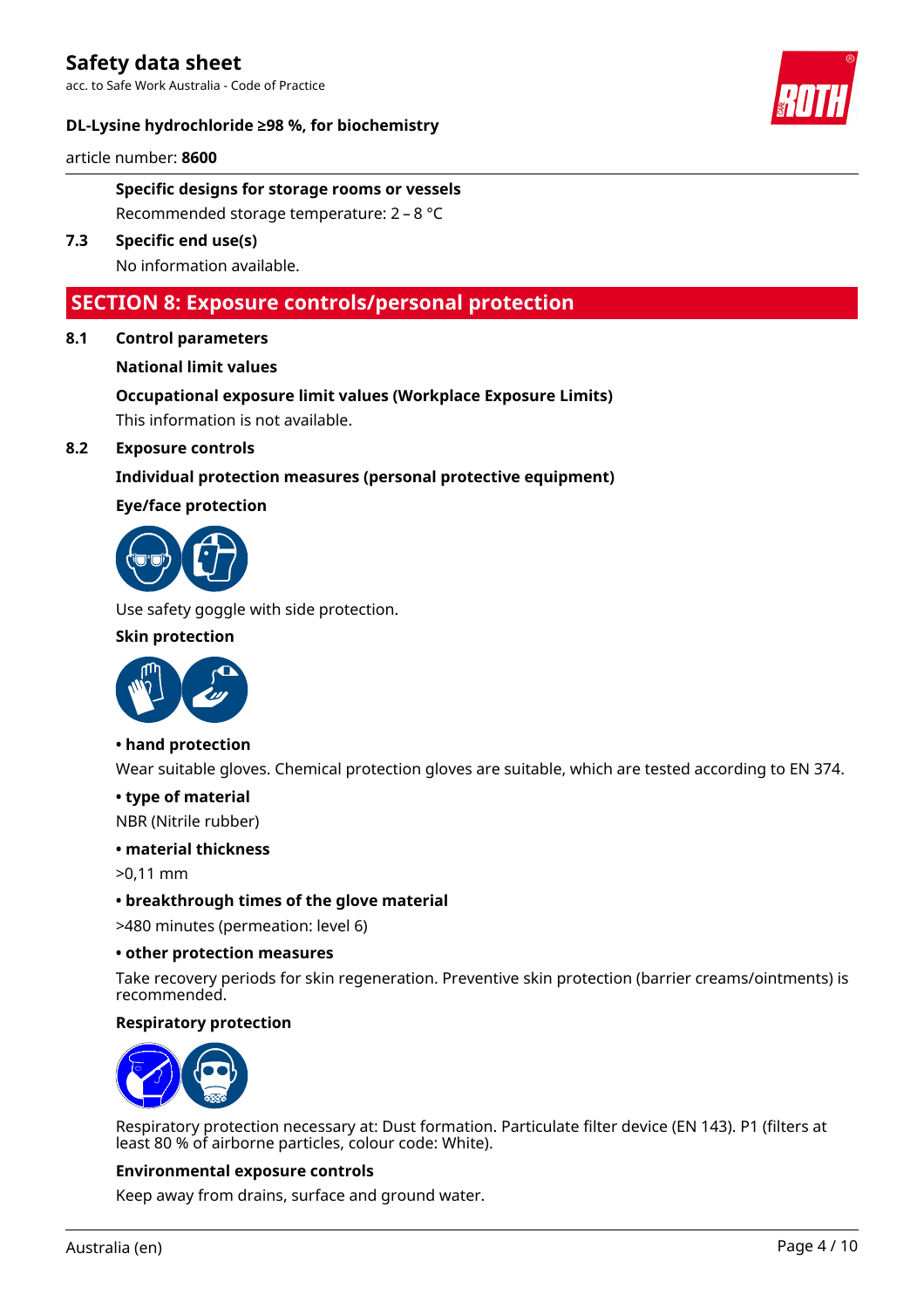acc. to Safe Work Australia - Code of Practice

### **DL-Lysine hydrochloride ≥98 %, for biochemistry**



article number: **8600**

# **SECTION 9: Physical and chemical properties**

| 9.1 | Information on basic physical and chemical properties       |                                                                |
|-----|-------------------------------------------------------------|----------------------------------------------------------------|
|     | Physical state                                              | solid                                                          |
|     | Form                                                        | powder, crystalline                                            |
|     | Colour                                                      | white                                                          |
|     | Odour                                                       | odourless                                                      |
|     | Melting point/freezing point                                | $265 - 270$ °C                                                 |
|     | Boiling point or initial boiling point and boiling<br>range | not determined                                                 |
|     | Flammability                                                | this material is combustible, but will not ignite<br>readily   |
|     | Lower and upper explosion limit                             | not determined                                                 |
|     | Flash point                                                 | not applicable                                                 |
|     | Auto-ignition temperature                                   | not determined                                                 |
|     | Decomposition temperature                                   | not relevant                                                   |
|     | pH (value)                                                  | not applicable                                                 |
|     | Kinematic viscosity                                         | not relevant                                                   |
|     | Solubility(ies)                                             |                                                                |
|     | Water solubility                                            | not determined                                                 |
|     | Partition coefficient                                       |                                                                |
|     | Partition coefficient n-octanol/water (log value):          | this information is not available                              |
|     | Vapour pressure                                             | not determined                                                 |
|     | Density and/or relative density                             |                                                                |
|     | Density                                                     | not determined                                                 |
|     | Relative vapour density                                     | information on this property is not available                  |
|     | Particle characteristics                                    | No data available.                                             |
|     | Other safety parameters                                     |                                                                |
|     | Oxidising properties                                        | none                                                           |
| 9.2 | <b>Other information</b>                                    |                                                                |
|     | Information with regard to physical hazard<br>classes:      | hazard classes acc. to GHS<br>(physical hazards): not relevant |
|     | Other safety characteristics:                               | There is no additional information.                            |
|     |                                                             |                                                                |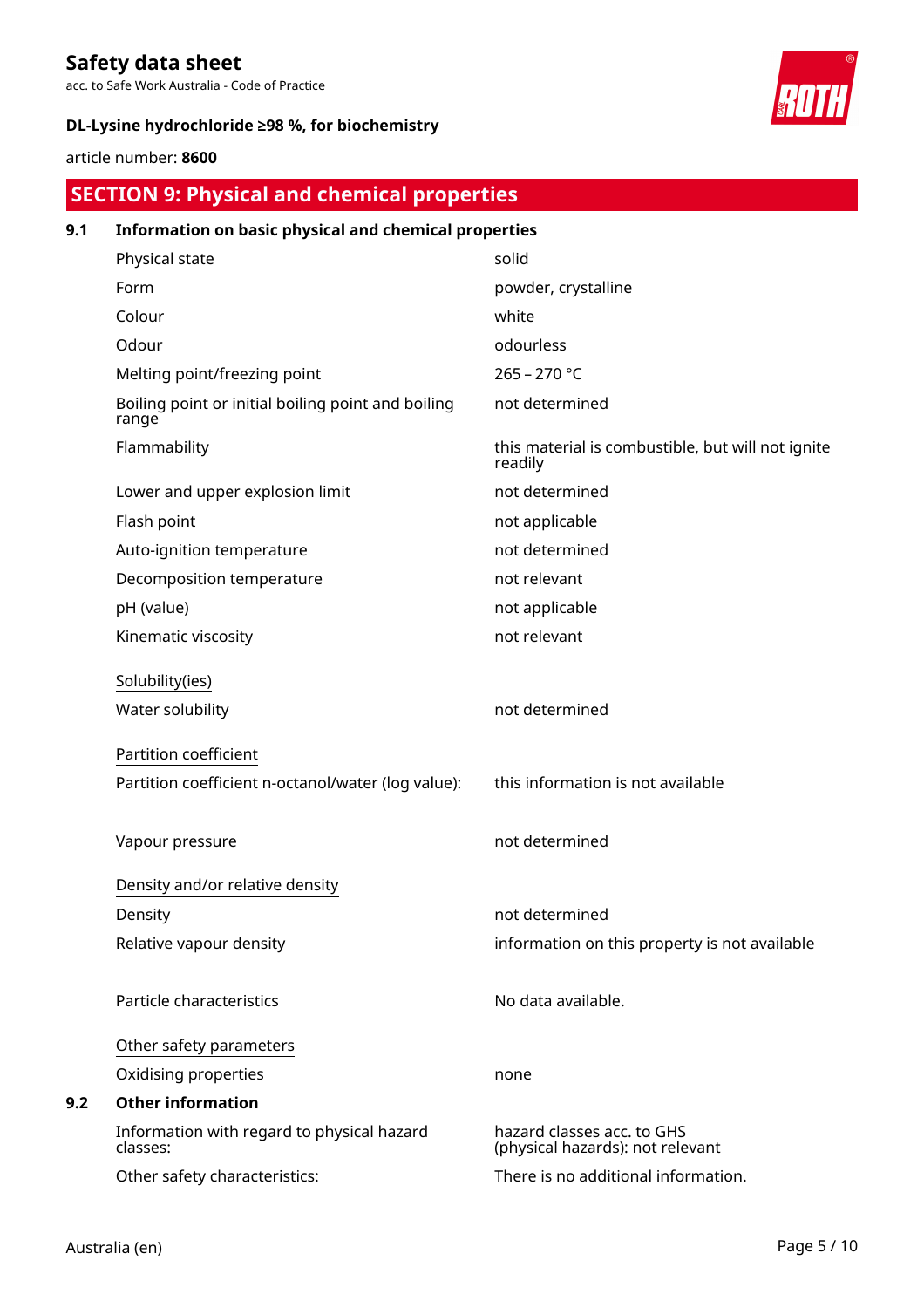acc. to Safe Work Australia - Code of Practice



### **DL-Lysine hydrochloride ≥98 %, for biochemistry**

### article number: **8600**

# **SECTION 10: Stability and reactivity**

### **10.1 Reactivity**

The product in the delivered form is not dust explosion capable; the enrichment of fine dust however leads to the danger of dust explosion.

### **10.2 Chemical stability**

The material is stable under normal ambient and anticipated storage and handling conditions of temperature and pressure.

### **10.3 Possibility of hazardous reactions**

**Violent reaction with:** strong oxidiser

### **10.4 Conditions to avoid**

There are no specific conditions known which have to be avoided.

### **10.5 Incompatible materials**

There is no additional information.

### **10.6 Hazardous decomposition products**

Hazardous combustion products: see section 5.

# **SECTION 11: Toxicological information**

### **11.1 Information on toxicological effects**

### **Classification acc. to GHS**

This substance does not meet the criteria for classification.

### **Acute toxicity**

Shall not be classified as acutely toxic.

### **Skin corrosion/irritation**

Shall not be classified as corrosive/irritant to skin.

### **Serious eye damage/eye irritation**

Shall not be classified as seriously damaging to the eye or eye irritant.

### **Respiratory or skin sensitisation**

Shall not be classified as a respiratory or skin sensitiser.

### **Germ cell mutagenicity**

Shall not be classified as germ cell mutagenic.

### **Carcinogenicity**

Shall not be classified as carcinogenic.

### **Reproductive toxicity**

Shall not be classified as a reproductive toxicant.

#### **Specific target organ toxicity - single exposure**

Shall not be classified as a specific target organ toxicant (single exposure).

#### **Specific target organ toxicity - repeated exposure**

Shall not be classified as a specific target organ toxicant (repeated exposure).

### **Aspiration hazard**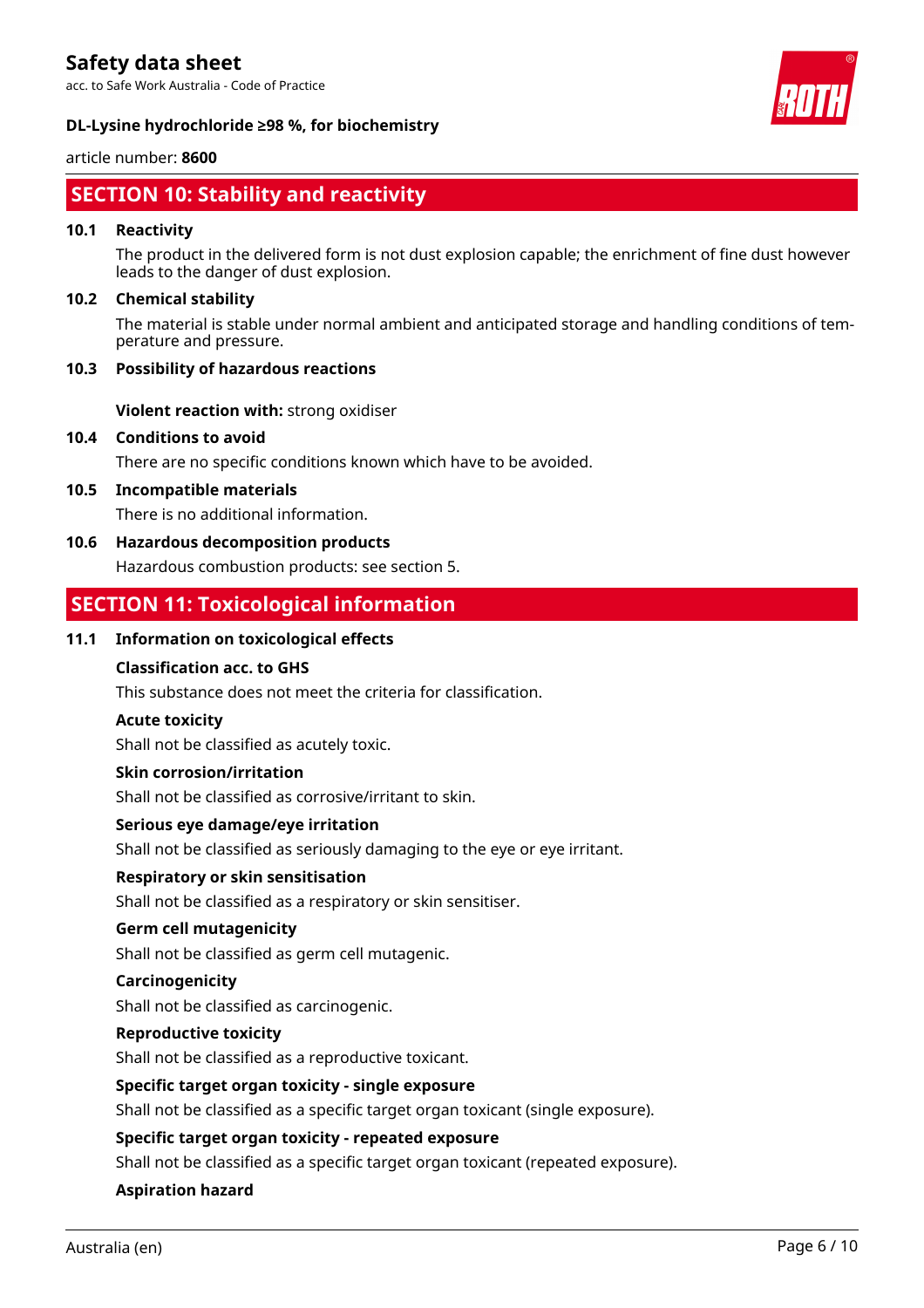acc. to Safe Work Australia - Code of Practice

### **DL-Lysine hydrochloride ≥98 %, for biochemistry**



article number: **8600**

Shall not be classified as presenting an aspiration hazard.

### **Symptoms related to the physical, chemical and toxicological characteristics**

### **• If swallowed**

Data are not available.

### **• If in eyes**

Data are not available.

### **• If inhaled**

Data are not available.

### **• If on skin**

Data are not available.

### **• Other information**

Health effects are not known. This information is based upon the present state of our knowledge.

### **11.2 Endocrine disrupting properties**

Not listed.

# **SECTION 12: Ecological information**

### **12.1 Toxicity**

### **Biodegradation**

Data are not available.

### **12.2 Process of degradability**

Theoretical Oxygen Demand with nitrification: 1.599  $mg/mq$ Theoretical Oxygen Demand: 1.226  $mg/m<sub>g</sub>$ Theoretical Carbon Dioxide: 1.446  $mg/mq$ 

#### **12.3 Bioaccumulative potential**

Data are not available.

### **12.4 Mobility in soil**

Data are not available.

### **12.5 Results of PBT and vPvB assessment**

Data are not available.

**12.6 Endocrine disrupting properties** Not listed.

### **12.7 Other adverse effects**

Data are not available.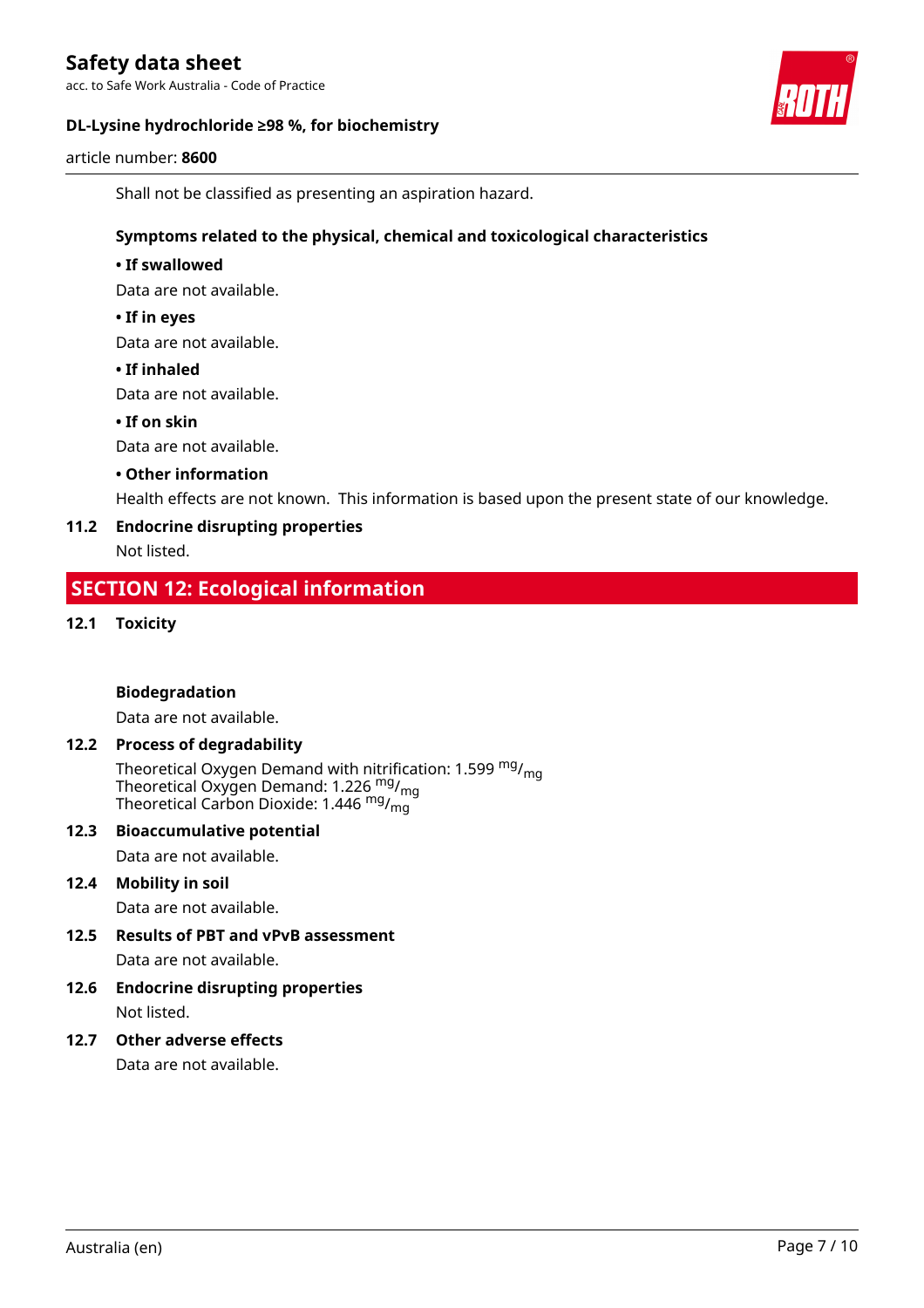acc. to Safe Work Australia - Code of Practice

### **DL-Lysine hydrochloride ≥98 %, for biochemistry**



article number: **8600**

# **SECTION 13: Disposal considerations**

### **13.1 Waste treatment methods**



Consult the appropriate local waste disposal expert about waste disposal.

### **Sewage disposal-relevant information**

Do not empty into drains.

### **13.3 Remarks**

Waste shall be separated into the categories that can be handled separately by the local or national waste management facilities. Please consider the relevant national or regional provisions.

| <b>SECTION 14: Transport information</b> |                |            |
|------------------------------------------|----------------|------------|
|                                          | 14.1 UN number | not subjec |

- **14.2 UN proper shipping name** not assigned
- **14.3 Transport hazard class(es)** not assigned
- **14.4 Packing group not assigned not assigned**
- 

**14.1 UN number** not subject to transport regulations

- 
- 
- 
- **14.5 Environmental hazards** non-environmentally hazardous acc. to the dangerous goods regulations
- **14.6 Special precautions for user** There is no additional information.
- **14.7 Transport in bulk according to Annex II of MARPOL and the IBC Code** The cargo is not intended to be carried in bulk.

### **14.8 Information for each of the UN Model Regulations**

**Transport informationNational regulationsAdditional information(UN RTDG)**

Not subject to transport regulations. UN RTDG

**International Maritime Dangerous Goods Code (IMDG) - Additional information** Not subject to IMDG.

**International Civil Aviation Organization (ICAO-IATA/DGR) - Additional information** Not subject to ICAO-IATA.

# **SECTION 15: Regulatory information**

**15.1 Safety, health and environmental regulations/legislation specific for the substance or mixture** There is no additional information.

### **National regulations(Australia)**

**Australian Inventory of Chemical Substances(AICS)**

Substance is listed.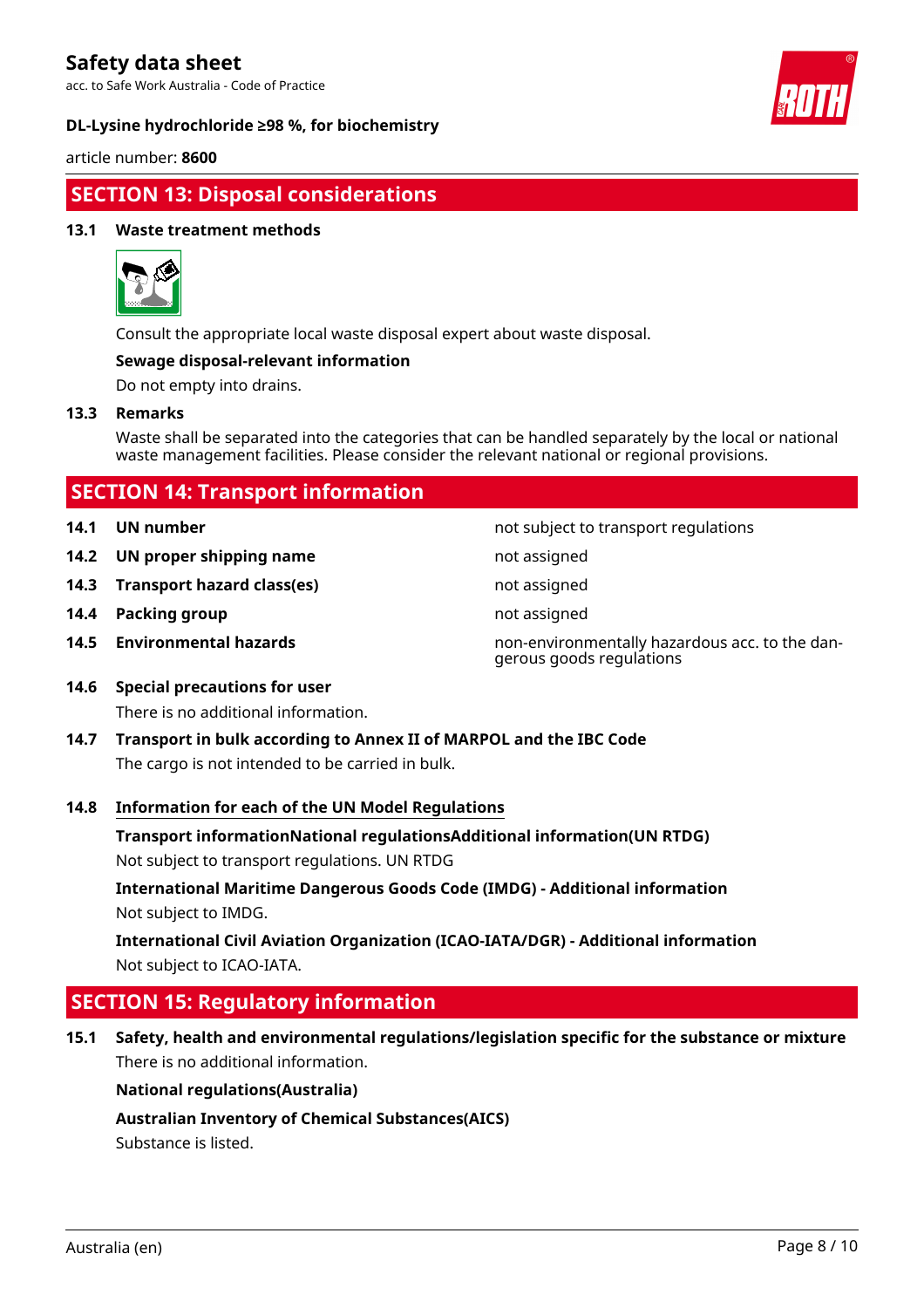acc. to Safe Work Australia - Code of Practice

### **DL-Lysine hydrochloride ≥98 %, for biochemistry**



article number: **8600**

### **Other information**

Directive 94/33/EC on the protection of young people at work. Observe employment restrictions under the Maternity Protection Directive (92/85/EEC) for expectant or nursing mothers.

### **National inventories**

| <b>Country</b> | <b>Inventory</b> | <b>Status</b>       |
|----------------|------------------|---------------------|
| AU             | <b>AICS</b>      | substance is listed |
| CA             | <b>DSL</b>       | substance is listed |
| <b>CN</b>      | <b>IECSC</b>     | substance is listed |
| EU             | <b>ECSI</b>      | substance is listed |
| EU             | REACH Reg.       | substance is listed |
| <b>KR</b>      | KECI             | substance is listed |
| <b>PH</b>      | <b>PICCS</b>     | substance is listed |
| <b>TW</b>      | <b>TCSI</b>      | substance is listed |
| <b>US</b>      | <b>TSCA</b>      | substance is listed |

**Legend**

| <b>AICS</b>  | Australian Inventory of Chemical Substances                             |
|--------------|-------------------------------------------------------------------------|
| <b>DSL</b>   | Domestic Substances List (DSL)                                          |
| ECSI         | EC Substance Inventory (EINECS, ELINCS, NLP)                            |
| <b>IECSC</b> | Inventory of Existing Chemical Substances Produced or Imported in China |
| KECI         | Korea Existing Chemicals Inventory                                      |
| <b>PICCS</b> | Philippine Inventory of Chemicals and Chemical Substances (PICCS)       |
|              | REACH Reg. REACH registered substances                                  |
| <b>TCSI</b>  | Taiwan Chemical Substance Inventory                                     |
| <b>TSCA</b>  | Toxic Substance Control Act                                             |
|              |                                                                         |

### **15.2 Chemical Safety Assessment**

No Chemical Safety Assessment has been carried out for this substance.

# **SECTION 16: Other information**

### **Indication of changes (revised safety data sheet)**

Alignment to regulation: Globally Harmonized System of Classification and Labelling of Chemicals ("Purple book").

Restructuring: section 9, section 14

| <b>Section</b> | <b>Former entry (text/value)</b>                                                                                                                                                                                  | <b>Actual entry (text/value)</b>                                                                                             | Safety-<br>relev-<br>ant |
|----------------|-------------------------------------------------------------------------------------------------------------------------------------------------------------------------------------------------------------------|------------------------------------------------------------------------------------------------------------------------------|--------------------------|
| 2.1            | Classification acc. to GHS:<br>This substance does not meet the criteria for<br>classification in accordance with Regulation No<br>1272/2008/EC. This substance does not meet<br>the criteria for classification. | Classification acc. to GHS:<br>This substance does not meet the criteria for<br>classification.                              | yes                      |
| 2.2            | Signal word:<br>not required                                                                                                                                                                                      |                                                                                                                              | yes                      |
| 2.3            | Other hazards:<br>There is no additional information.                                                                                                                                                             | Other hazards                                                                                                                | yes                      |
| 2.3            |                                                                                                                                                                                                                   | Results of PBT and vPvB assessment:<br>According to the results of its assessment, this<br>substance is not a PBT or a vPvB. | yes                      |